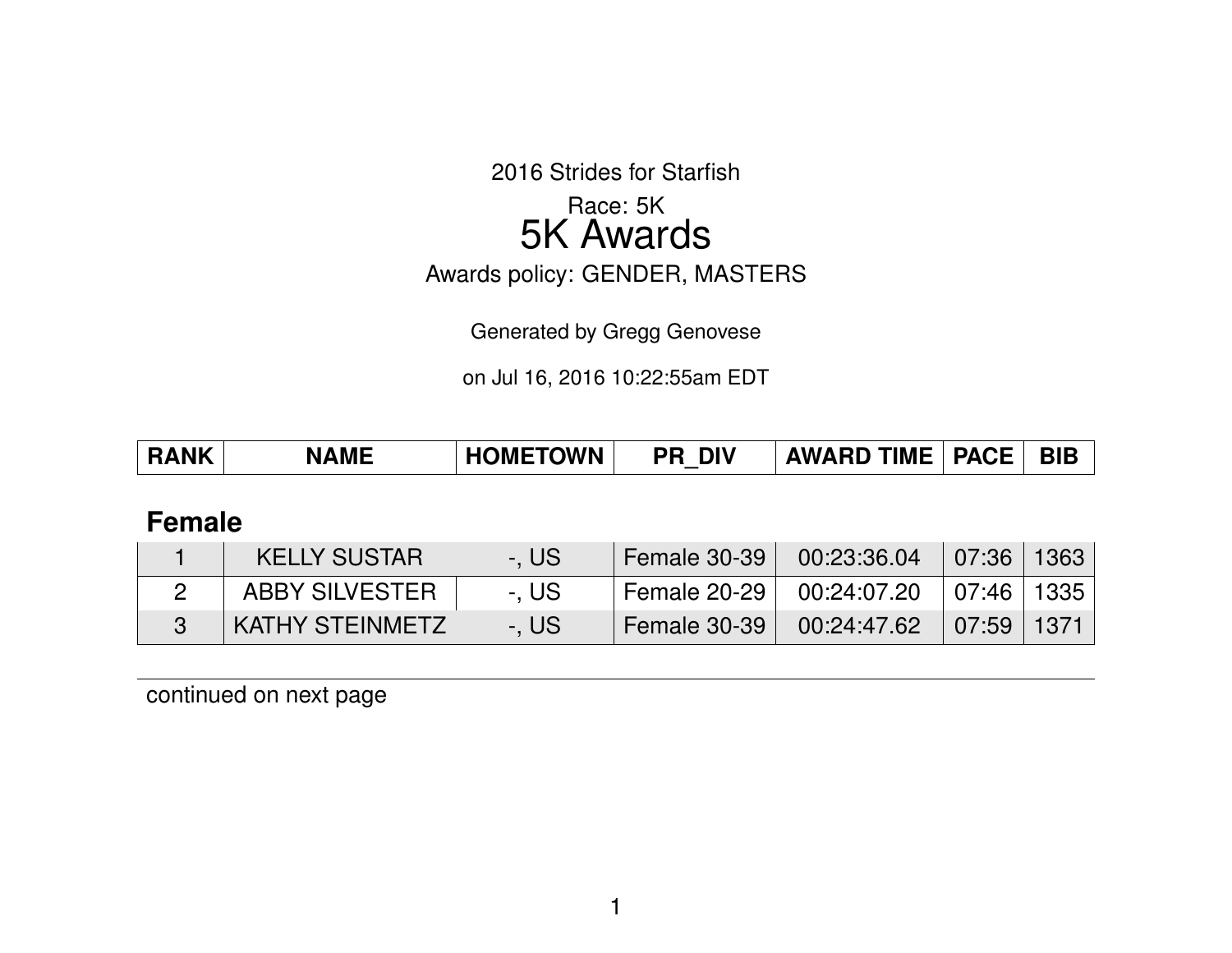| <b>RANK</b> | <b>NAME</b>               | <b>HOMETOWN</b> | <b>PR DIV</b> | <b>AWARD TIME   PACE</b> |       | <b>BIB</b> |  |  |
|-------------|---------------------------|-----------------|---------------|--------------------------|-------|------------|--|--|
| Female 1-14 |                           |                 |               |                          |       |            |  |  |
|             | <b>MEGHAN MCDOUGALL</b>   | -, US           | Female 1-14   | 00:27:07.39              | 08:44 | 1372       |  |  |
| 2           | <b>AVA RALSTON</b>        | -. US           | Female 1-14   | 00:29:28.23              | 09:30 | 1329       |  |  |
| 3           | <b>MICHELLE MCDOUGALL</b> | -, US           | Female 1-14   | 00:30:57.71              | 09:58 | 1326       |  |  |

#### **Female 20-29**

| ADDV CILVECTED<br>ADDT JILVLJTLIT | $-$ US | Female 20-29 | <u>AA.A 1.A7 AA</u><br><u> 00.24.07.20</u> | 07:46 | <del>1335</del> |
|-----------------------------------|--------|--------------|--------------------------------------------|-------|-----------------|
| LINDSEY SKONIECZNY                | -. US  | Female 20-29 | 00:30:57.44                                | 09:58 | 1338            |
| <b>LAUREN SKONIECZNY</b>          | -. US  | Female 20-29 | 00:31:00.14                                | 09:59 | 1337            |
| <b>KRISTIN ARMBRUST</b>           | -. US  | Female 20-29 | 00:38:40.45                                | 12.27 | 341             |

# **Female 30-39**

| <u>IZELI IV OLIOTAD.</u><br>ITLELI OUUTATI           | <del>. US</del> | <u>مم مم ملمومی </u><br><del>Fomald 00-00</del> | <u> AA.QQ.QC AA</u><br><del>00.20.00.04</del> | <del>07:36</del> | <del>1363</del> |
|------------------------------------------------------|-----------------|-------------------------------------------------|-----------------------------------------------|------------------|-----------------|
| <u>IZATI INZOTETA IMAETZI</u><br>IVALLIT OTERVIVIETZ | $- \theta$      | مصمصه ملموم<br>T <del>uniqid ov-oo</del>        | <u>00.04.47.00</u><br><del>OU.ZT.TT.UZ</del>  | <del>07:59</del> | <del>1371</del> |
| <b>NIKKI SCOPE</b>                                   | -. US           | Female 30-39                                    | 00:26:02.59                                   | 08:23            | 1334            |
| LISA VANRAEPENBUSCH                                  | -. US           | Female 30-39                                    | 00:30:20.97                                   | 09:47            | 1368            |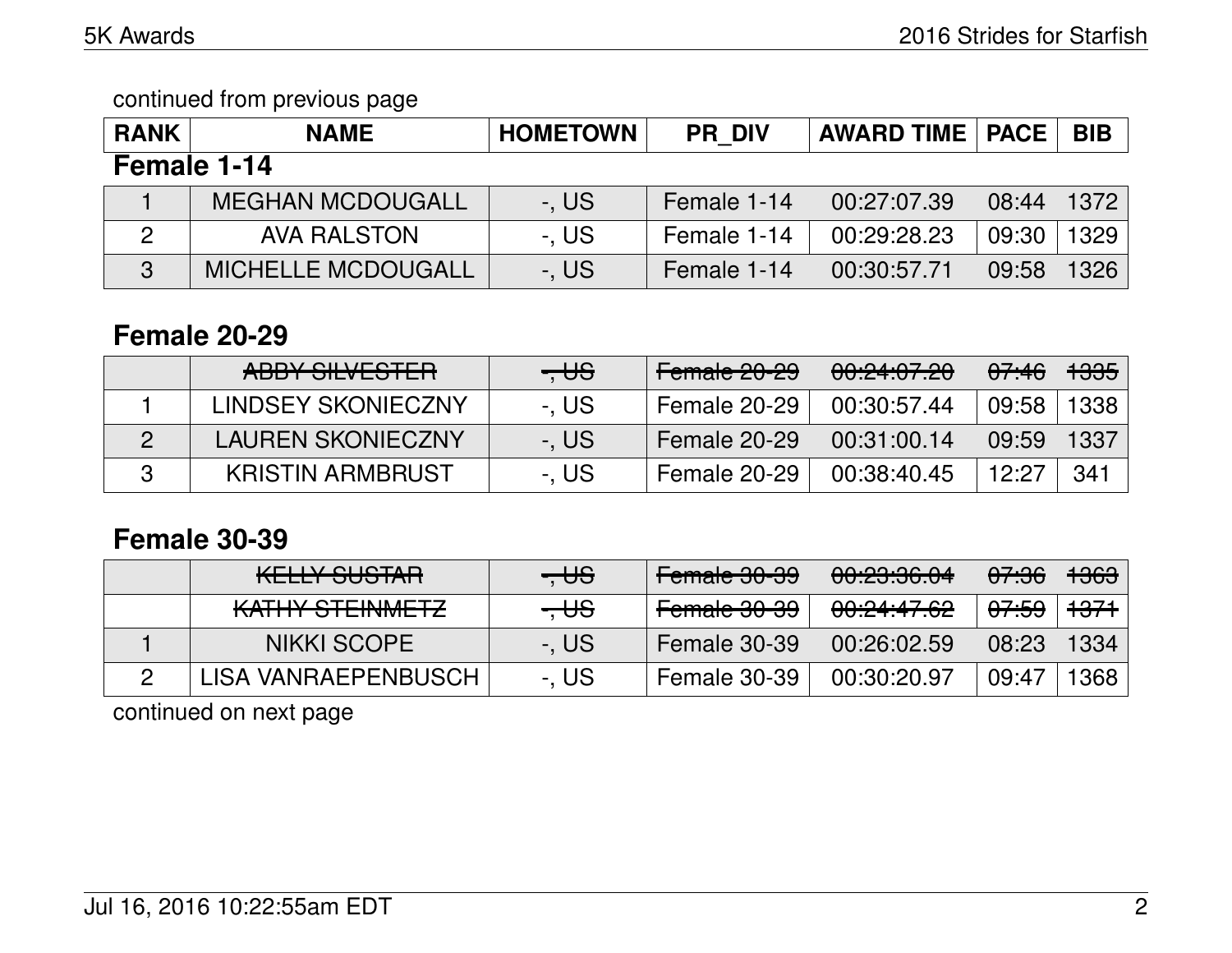| <b>RANK</b> | <b>NAME</b>       | <b>HOMETOWN</b> | <b>PR DIV</b>  | <b>AWARD TIME   PACE  </b> |       | ' BIB |
|-------------|-------------------|-----------------|----------------|----------------------------|-------|-------|
|             | <b>JEN BARKER</b> | -. US           | Female 30-39 N | 100:30:50.85               | 09:56 | 1207  |

# **Female 40-49**

| <b>JACQUELINE MARINO</b> | $- \theta$ | Female 40-49        | 00:27:07.99 | <del>08:44</del> | <del>1321</del> |
|--------------------------|------------|---------------------|-------------|------------------|-----------------|
| <b>JULIE LAWSON</b>      | -. US      | <b>Female 40-49</b> | 00:29:43.50 | 09:35            | 1382            |
| <b>MELISSA RALSTON</b>   | -. US      | Female 40-49        | 00:31:01.66 | 10:00            | 1330            |
| AMY TAYLOR               | -. US      | Female 40-49        | 00:31:36.72 | 10:11            | 1365            |

## **Female 50-99**

|  | <b>ANN SILVESTER</b> | UJ | <b>Female 50-99</b> | 00:27:36.28 | 108:54 | 1336 |
|--|----------------------|----|---------------------|-------------|--------|------|
|--|----------------------|----|---------------------|-------------|--------|------|

## **Male**

| <b>JUSTIN GRABFELDER</b> | -. US | Male 20-29 | 00:22:19.62 | 07:12 1308                    |      |
|--------------------------|-------|------------|-------------|-------------------------------|------|
| NICK BALLI               | -. US | Male 20-29 | 00:23:09.52 | 07:28                         | 1204 |
| <b>LOUIS DUPLAGO</b>     | -. US | Male 30-39 | 00:24:07.95 | $\parallel$ 07:47 $\parallel$ | 1292 |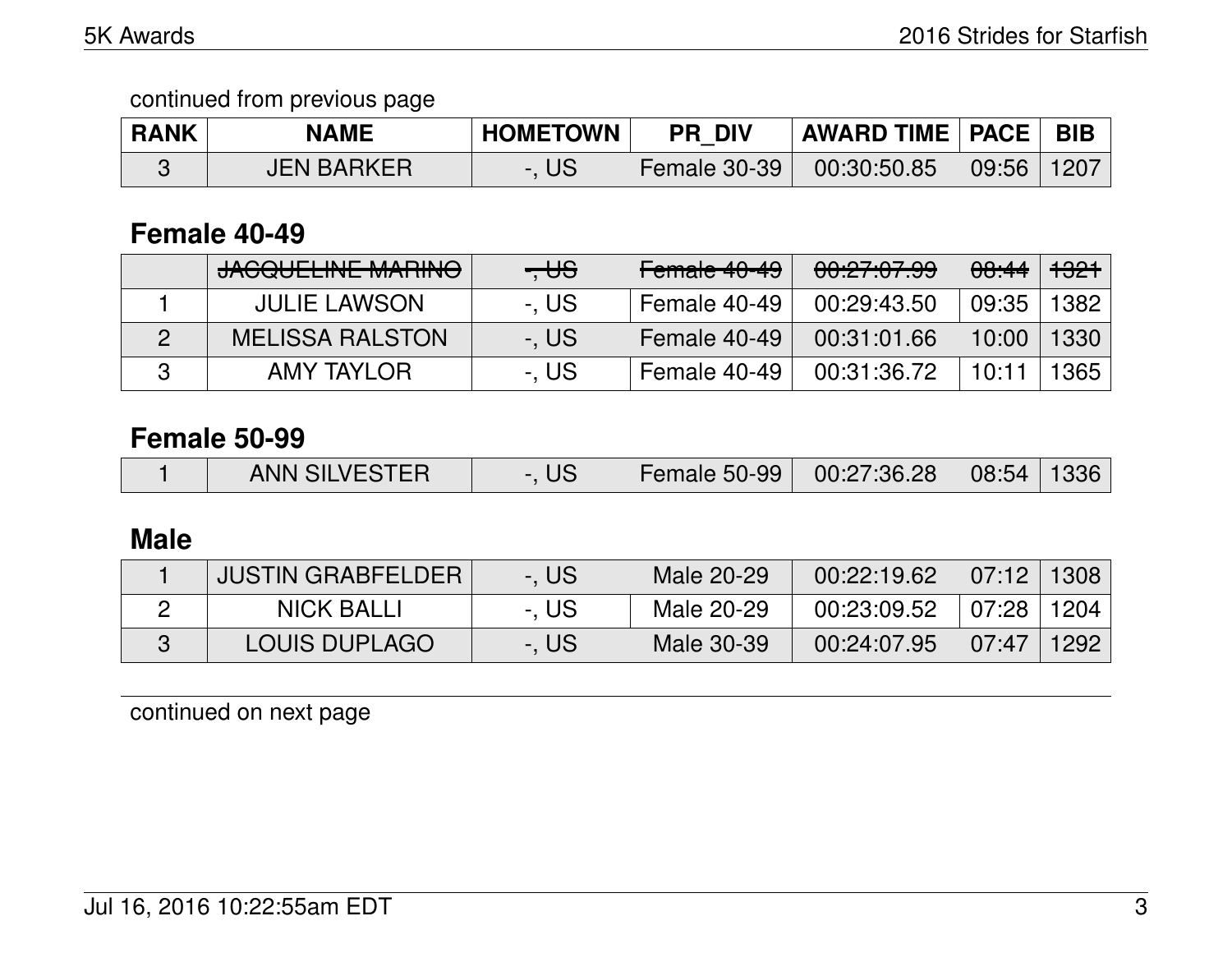| <b>RANK</b>      | <b>NAME</b>             | <b>HOMETOWN</b> | <b>PR DIV</b> | <b>AWARD TIME   PACE</b> |       | <b>BIB</b> |
|------------------|-------------------------|-----------------|---------------|--------------------------|-------|------------|
| <b>Male 1-14</b> |                         |                 |               |                          |       |            |
|                  | <b>FRANKIE SUSTAR</b>   | $-$ , US        | Male 1-14     | 00:29:33.36              | 09:31 | 1350       |
| 2                | <b>CHARLIE SUSTAR</b>   | -, US           | Male 1-14     | 00:35:23.43              | 11:24 | 1349       |
| 3                | <b>COLIN FITZGERALD</b> | -, US           | Male 1-14     | 00:44:12.13              | 14:14 | 1304       |

#### **Male 15-19**

|  | <b>RYAN FITZGERALD</b> | -, US |  | Male 15-19 00:43:33.02 14:02 1306 |  |  |
|--|------------------------|-------|--|-----------------------------------|--|--|
|--|------------------------|-------|--|-----------------------------------|--|--|

## **Male 20-29**

| <b>JUSTIN GRABFELDER</b> | $-$ US         | <del>Male 20-29</del> | 00:22:19.62            | <del>07:12</del> | <del>1308</del> |
|--------------------------|----------------|-----------------------|------------------------|------------------|-----------------|
| NICK BALLI               | $\overline{+}$ | <del>Male 20-29</del> | <del>00:23:09.52</del> | <del>07:28</del> | <del>1204</del> |
| <b>JUSTIN GRAMELY</b>    | -. US          | Male 20-29            | 00:24:11.44            | 07:48            | -1375           |
| KYLE BREZOVEC            | -. US          | Male 20-29            | 00:31:00.50            | 09:59            | 1248            |

# **Male 30-39**

|                                           | $\overline{1}$<br>LUUIJ DUI LAUU | $\overline{+}$ | $M = 0000$<br>ाणवा <del>ट</del> ਹ∪ <sup>-</sup> ਹਹੈ । | 0.0101.070E<br>ᠸᠧ <del>᠃ᠧ᠄ᢣ</del> ᠴ | <u>A7.47 LAOO</u><br>$\sqrt{1.47}$ $\sim$ | 1 TZJZ 1 |  |  |
|-------------------------------------------|----------------------------------|----------------|-------------------------------------------------------|-------------------------------------|-------------------------------------------|----------|--|--|
| المتمام ماليتم مراميم المتمنية بالمراقصين |                                  |                |                                                       |                                     |                                           |          |  |  |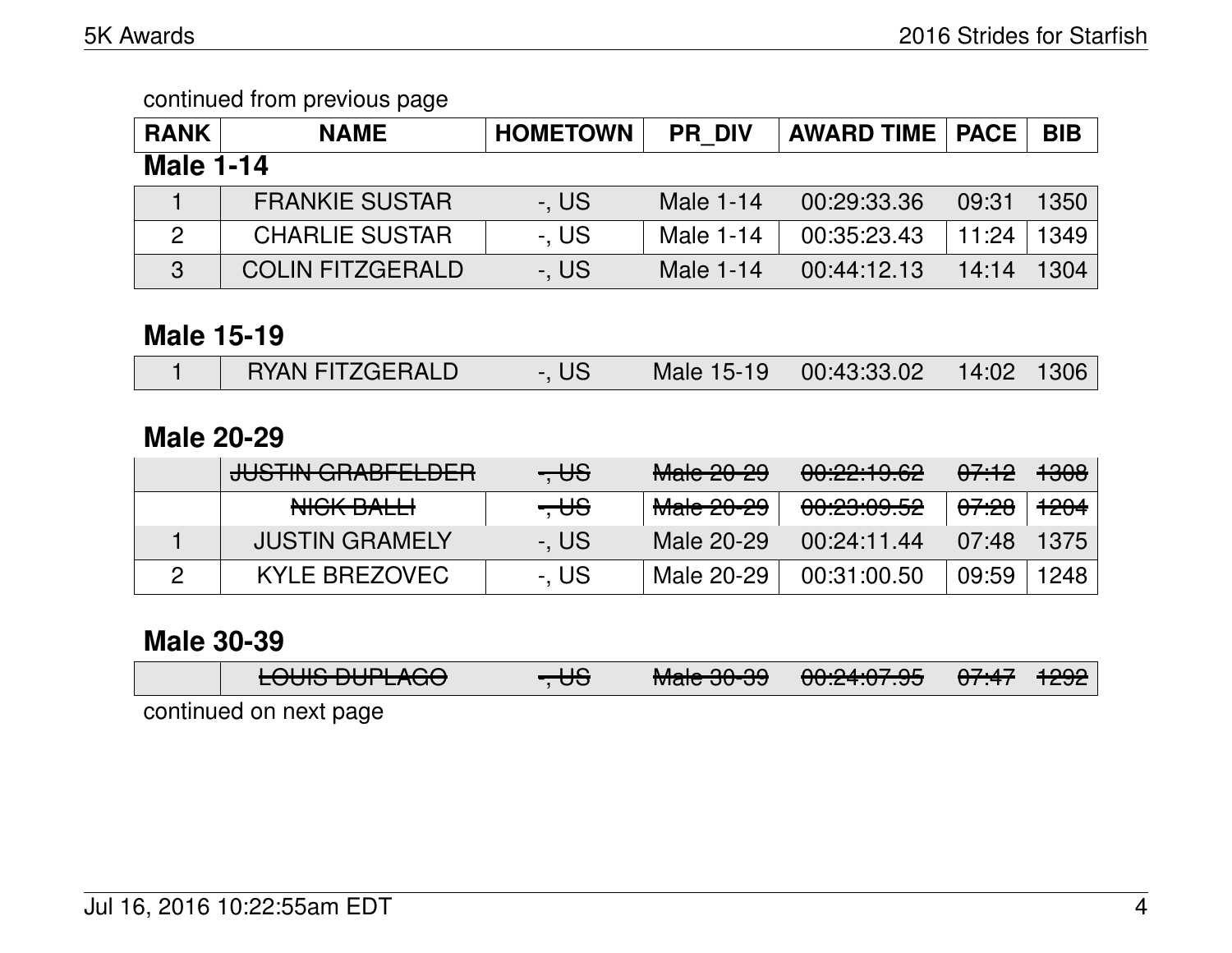| <b>RANK</b> | <b>NAME</b>         | <b>HOMETOWN</b> | <b>PR DIV</b> | <b>AWARD TIME   PACE  </b> |       | <b>BIB</b> |
|-------------|---------------------|-----------------|---------------|----------------------------|-------|------------|
|             | <b>JIM SUSTAR</b>   | -. US           | Male 30-39    | 00:28:09.94                | 09:04 | 1362       |
|             | <b>ERIC EVANOO</b>  | -. US           | Male 30-39    | 00:36:59.19                | 11:55 | 1302       |
|             | <b>PATRICK BALL</b> | -. US           | Male 30-39    | 00:38:39.49                | 12:27 | 1380       |

## **Male 40-49**

| COOTT OLICTAD<br><del>ovon ovom</del> | <del>. US</del> | $M0$ $\wedge$ $\wedge$ $\wedge$<br><del>Maic 40-47</del> | $\begin{array}{c} \n\mathbf{0} \mathbf{0} \mathbf{0} \mathbf{0} \mathbf{0} \mathbf{0} \mathbf{0} \mathbf{0} \mathbf{0} \mathbf{0} \mathbf{0} \n\end{array}$<br>ᠸ <del>ᡨ᠐᠐ᢃ</del> | <del>09:32</del> | +364 |
|---------------------------------------|-----------------|----------------------------------------------------------|----------------------------------------------------------------------------------------------------------------------------------------------------------------------------------|------------------|------|
| <b>RONALD RALSTON</b>                 | <b>US</b>       | Male 40-49                                               | 00:39:41.86                                                                                                                                                                      | 12:47            | 1333 |

## **Male 50-99**

| <b>THOMAS BALLI</b> | . US | Male 50-99 | 00:53:04.08 | 17:05 | 1205 |
|---------------------|------|------------|-------------|-------|------|
| <b>CHRIS STROK</b>  | US   | Male 50-99 | 00:53:10.43 | 17.07 | 1342 |

# **Female Masters 40-99**

|  | <b>JACQUELINE MARINO</b> | -. US |  | Female 40-49 $\mid$ 00:27:07.99 $\mid$ 08:44   1321 |  |  |
|--|--------------------------|-------|--|-----------------------------------------------------|--|--|
|--|--------------------------|-------|--|-----------------------------------------------------|--|--|

# **Male Masters 40-99**